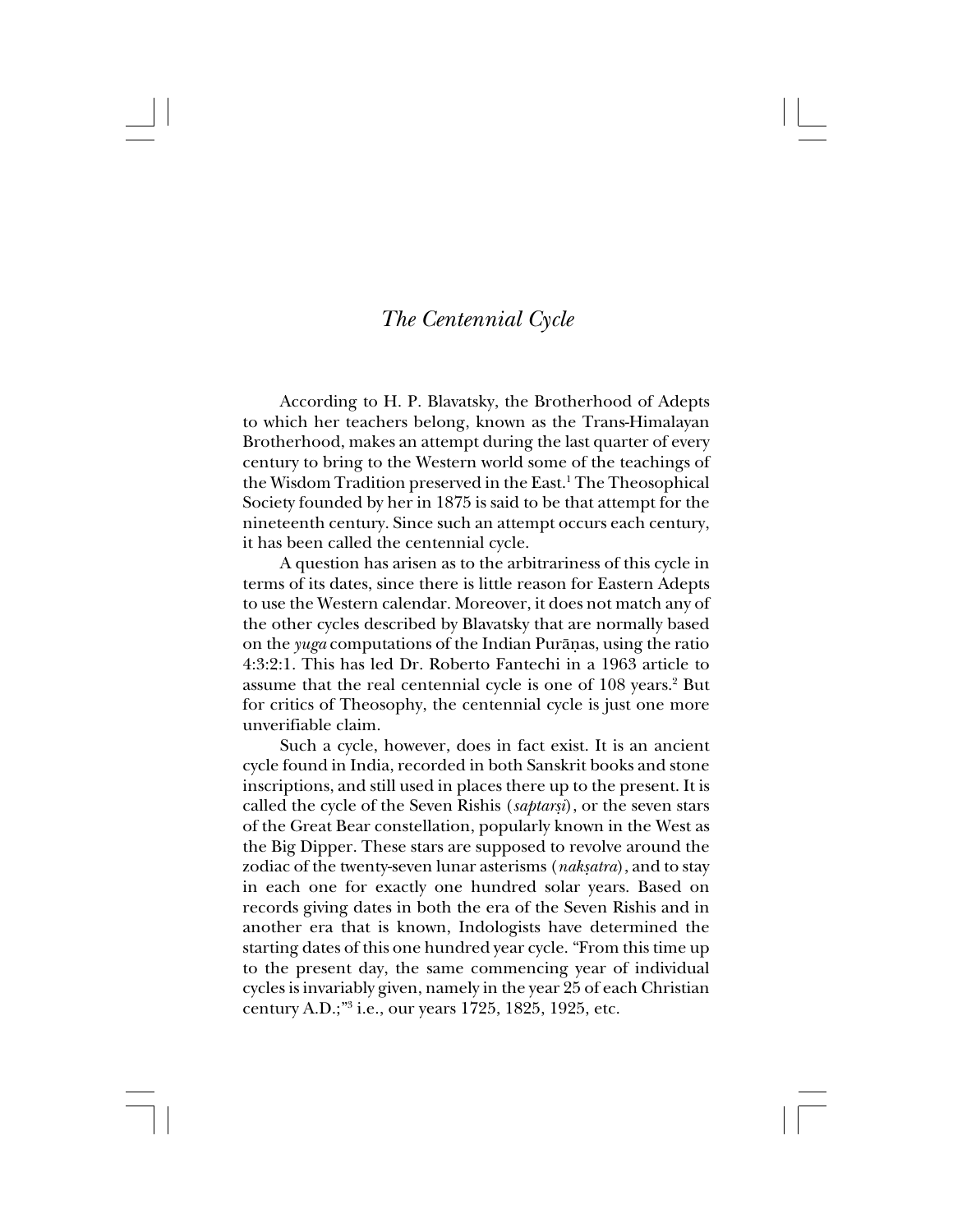Blavatsky did not say that the centennial effort made by the Brotherhood *began* the cycle, but rather that it came at a certain specified period of the cycle:<sup>4</sup>

Among the commandments of Tsong-kha-pa there is one that enjoins the Rahats (Arhats) to make an attempt to enlighten the world, including the "white barbarians," every century, at a certain specified period of the cycle.

Thus the centennial effort would come at the exact midpoint of the cycle of the Seven Rishis.

This is an unusual cycle, since, astronomically speaking, the fixed stars and the constellations they make up, such as the Great Bear, have no such movement as is here attributed to them. So modern scholars, and now modern Indians following them, regard it as a mythological cycle. But since this cycle is ancient lore found in the Puråñas and taught by the venerable astrologer/astronomer Vrddha Garga, or Garga the Elder, it had been accepted as true by Indians down through the ages. Vrddha Garga's treatise explaining it is lost. All we have is a brief eleven verse summary of his teachings on it in Varåha Mihira's *Brhat Samhitā*, and eight and a half verses on it quoted from his lost treatise in Bhaṭṭotpala's commentary.<sup>5</sup> So even though we have a clear description of this cycle, and can ascertain its dates, we do not know what it was supposed to apply to.

There is another source in modern esoteric literature that apparently relates to this cycle. In Alice Bailey's book, *The Rays and The Initiations*, is a statement regarding the sounding of the OM by Sanat Kumara from the council chamber of Shamballa (Śambhala), and the consequent gathering of the council at that time $\cdot$ <sup>6</sup>

. . . the O, sounded out at intervals of one hundred years by Sanat Kumara. It is this sound which gathers together the responsive Units into the Council. This Council is held at one hundred year intervals, and as far as our modern humanity is concerned, these Councils have been held—under our arbitrary dates—in 1725, 1825, 1925.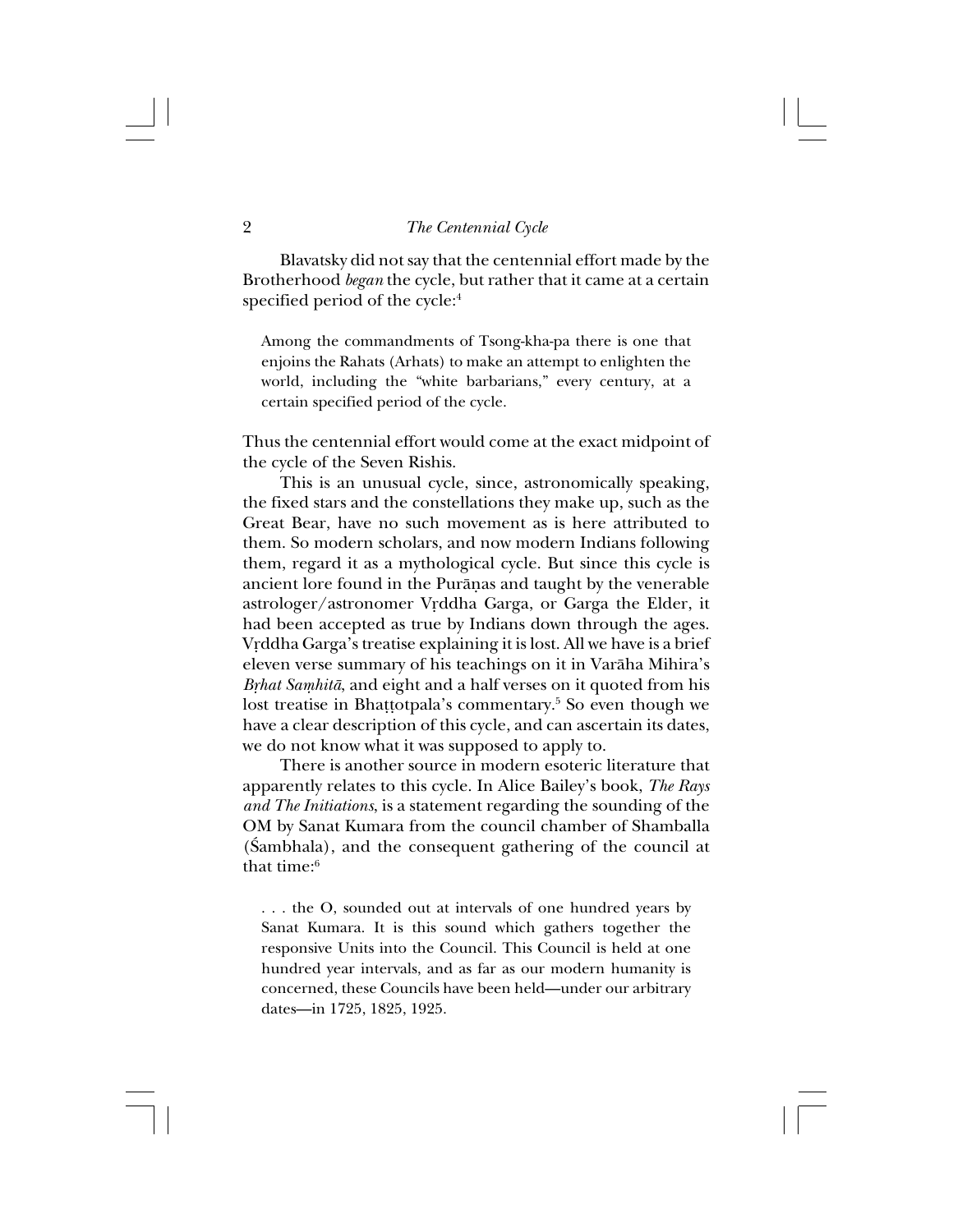This passage goes on to say that at these councils those who are responsible for planetary development make decisions as to new unfoldments regarding the evolution of consciousness in the three worlds. This, of course, would be in keeping with Tsong-kha-pa's reported commandment to the Arhats to make an attempt every century to enlighten the world, including the white barbarians.

Moreover, these periodic attempts were not originated by the great Tibetan reformer Tsong-kha-pa (1357-1419 C.E.), but according to Blavatsky began much earlier:7

The messengers [are] sent out westward periodically in the last quarter of every century—ever since the mysteries which alone had the key to the secrets of nature had been crushed out of existence in Europe. . . .

She elsewhere tells us that this was in the first century B.C.E.:<sup>8</sup>

. . . the first hour for the disappearance of the Mysteries struck on the clock of the Races, with the Macedonian conqueror [Alexander the Great, 356-323 B.C.E.]. The first strokes of its last hour sounded in the year 47 B.C. [in] Alesia the famous city in Gaul. . . . It was during the first century before our era, that the last and supreme hour of the great Mysteries had struck. . . . Bibractis, a city as large and as famous, not far from Alesia, perished a few years later. . . . Such was the last city in Gaul wherein died for Europe the secrets of the Initiations of the Great Mysteries, the Mysteries of Nature, and of her forgotten Occult truths.

This provides the background for a proper perspective on this centennial effort, and explains why it would occur. For as pointed out by Nicholas Weeks when he cited the above-quoted passages, this effort is not something that we in the West have called forth because we are so spiritually advanced:<sup>9</sup>

Perhaps our Western egotism has once again blinded us to the *reason* for this recurrent grace from the Masters. It was not because the Adepts saw us as so spiritually advanced as to have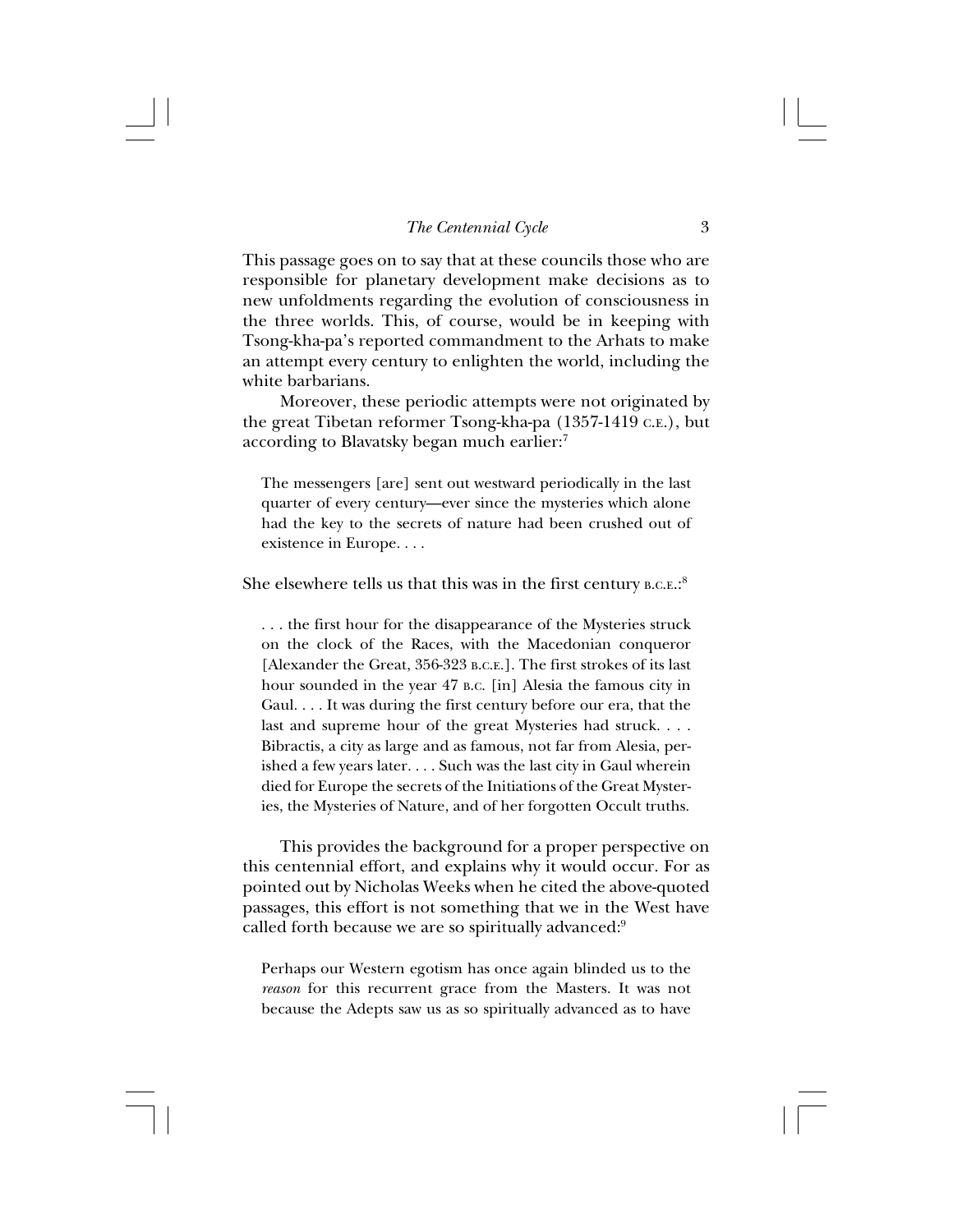earned this assistance, but because we had blindly destroyed our own original sources of truth and inspiration. We in the West were, and are, being helped primarily because of the vast Compassion of the Brotherhood, not because we deserve it.

Indeed, this is so true that, as Blavatsky reports, failure has followed failure in these attempts. She continues, immediately after her above-cited statement informing us of Tsong-kha-pa's commandment to make these attempts:<sup>10</sup>

Up to the present day none of these attempts has been very successful. Failure has followed failure. Have we to explain the fact by the light of a certain prophecy? It is said that up to the time when Pan-chhen-rin-po-chhe (the Great Jewel of Wisdom) condescends to be reborn in the land of the Pelings (Westerners), and appearing as the Spiritual Conqueror (Chom-den-da), destroys the errors and ignorance of the ages, it will be of little use to try to uproot the misconceptions of Peling-pa (Europe): her sons will listen to no one. Another prophecy declares that the Secret Doctrine shall remain in all its purity in Bod-yul (Tibet), only to the day that it is kept free from foreign invasion.

As we all know, that day ended in 1950, with the Chinese communist invasion of Tibet. This led to the dispersal of a large number of Tibetans, including many high lamas, or teachers, who fled to India. By 1975 some of these Tibetan teachers had begun coming to the West to teach Tibetan Buddhism there. These teachings have increased dramatically up through the end of the century. Some Theosophical students consider this to be the Arhat's attempt to enlighten the white barbarians for the twentieth century. Most Theosophists do not, because they regard Tibetan Buddhism as an exoteric religion, and they are expecting further esoteric revelations.

The twentieth century is now over, and the world has not seen any large esoteric movement arise during its last quarter, such as did the Theosophical Society in the last quarter of the nineteenth century. If the coming of Tibetan Buddhism to the West during this time was not the centennial effort made by the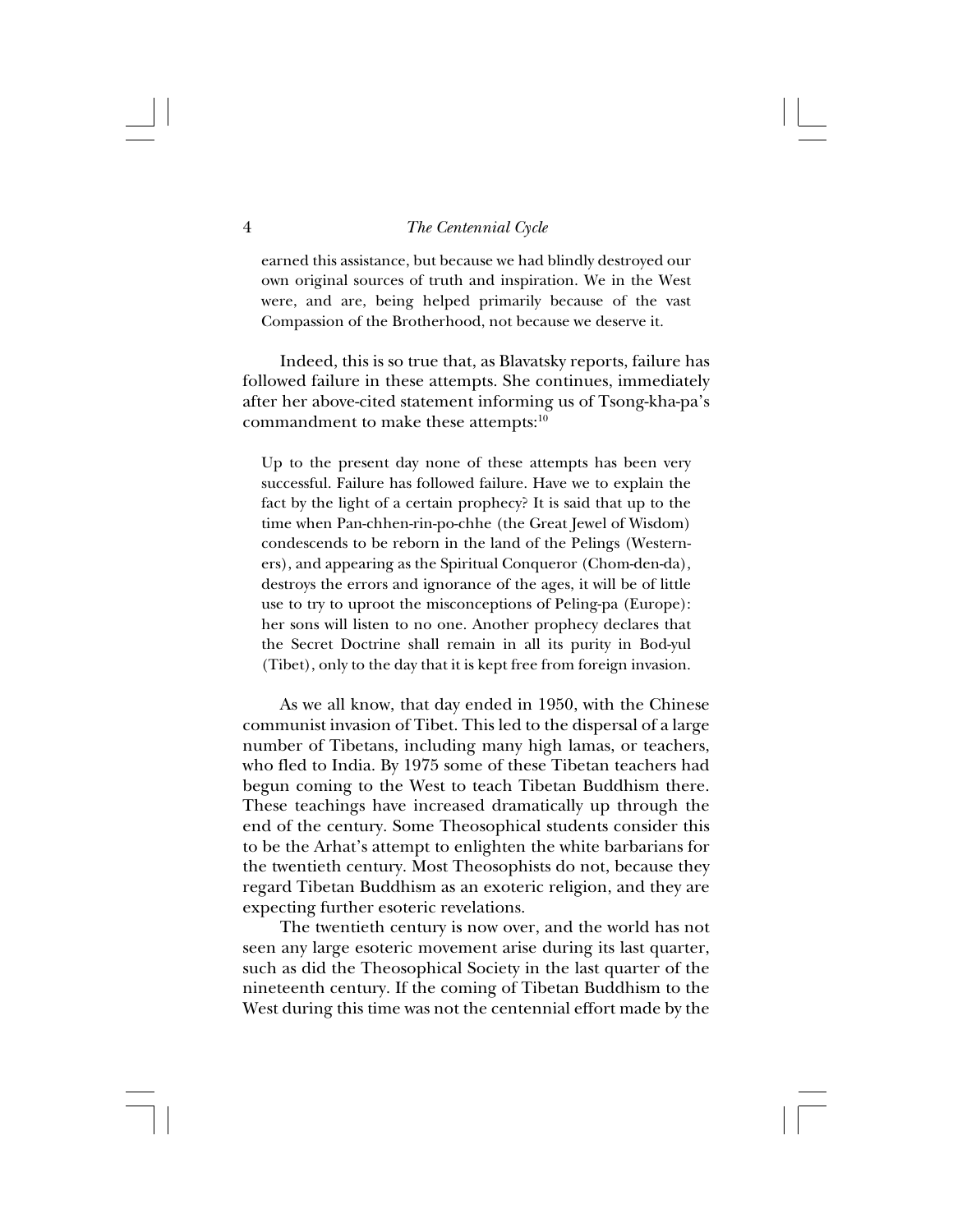Brotherhood, then those who hold this tenet will have to point out what that effort was. That effort, according to Alice Bailey's 1925 book, *A Treatise on Cosmic Fire*, is supposed to be on a larger scale than was H. P. Blavatsky's Theosophical Society:<sup>11</sup>

A very interesting period will come about the year 1966 and persist to the end of the century. It is one for which the Great Ones are already making due preparation. It concerns a centennial effort of the Lodge and of the Personages taking part therein. Each century sees a centennial effort of the Lodge along a particular line of force made to forward the ends of evolution, and the effort for the twentieth century will be upon a larger scale than has been the case for a very long time, and will involve a number of Great Ones. In a similar effort during the nineteenth century, H.P.B. was concerned, and a fairly large number of chelas.

There is always the problem of recognizing the expected teachings when they come, especially when they do not take the expected form. The classic example of this known in the West is Jesus of Nazareth, who was recognized as the expected Messiah by some, later known as Christians, but not by others, the Jews. The expected centennial effort of the Brotherhood, if it came in the twentieth century, does not seem to have been in a form recognized by either Theosophists or students of the Bailey books. This, however, is not surprising, when we recall that the form taken by the Bailey teachings is very different than the form taken by the Theosophical teachings of Blavatsky, and that consequently most Theosophists do not recognize the Bailey teachings as being authentic. The Bailey teachings purport to come from the same Trans-Himalayan Brotherhood as do the Theosophical teachings. Blavatsky presented the Theosophical teachings as part of a once universal Wisdom Tradition that had long been hidden, and attempted to show this by tracing these teachings in many and diverse ancient sources. Bailey presented the esoteric teachings as the Ageless Wisdom for the New Age, directed at a modern Western and primarily Christian audience by the use of current references and appropriate terminology,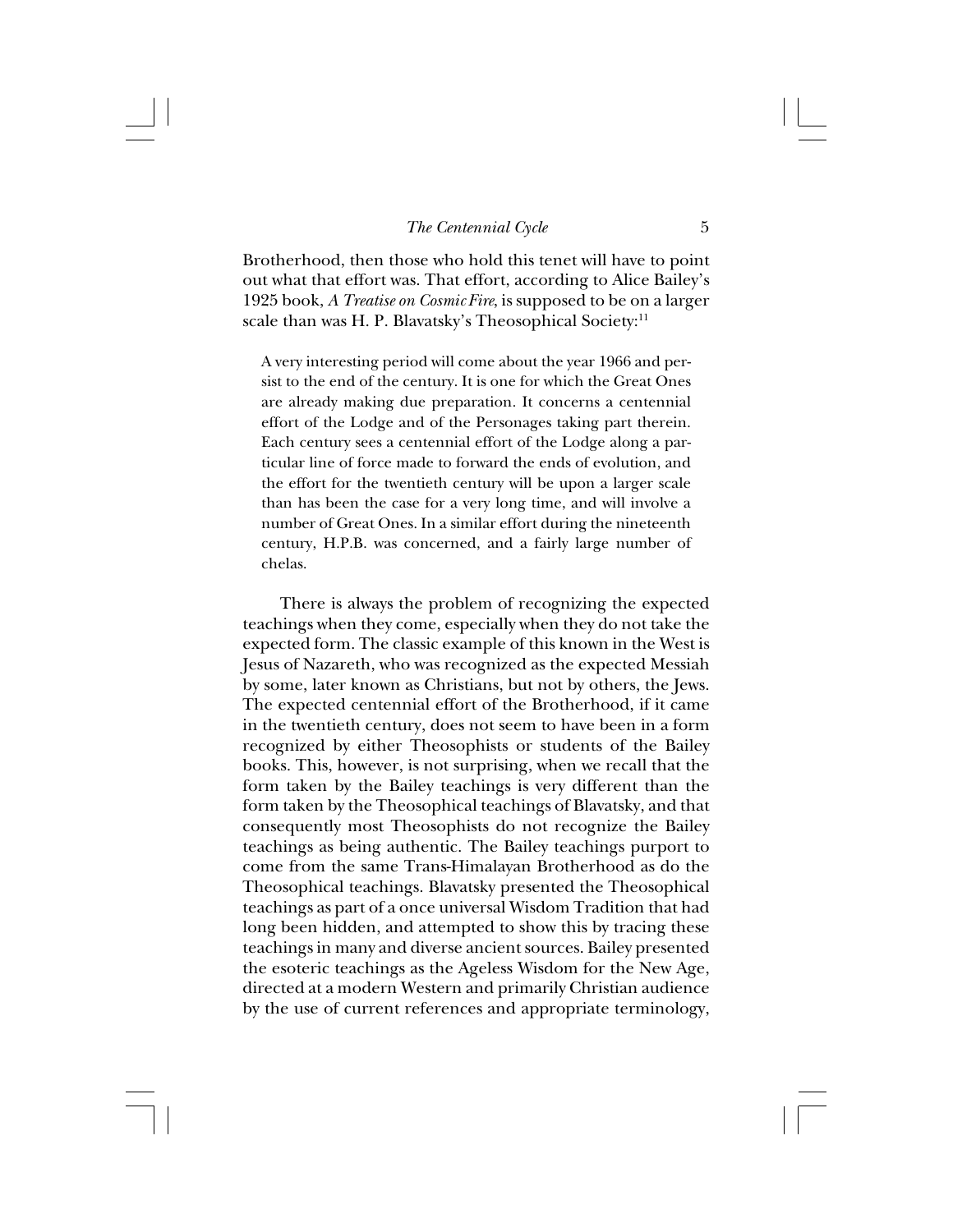and avoided reference to ancient sources. Both of these groups expected something esoteric in the last quarter of the twentieth century, the former something esoteric and ancient, and the latter something esoteric and modern. Nothing that arose then seems to have met these expectations.

We may therefore consider again the idea that the coming of Tibetan Buddhism to the West was the Arhat's attempt to enlighten the white barbarians for the twentieth century. The criterion shared by both groups who expect this attempt is that whatever teachings come out as a result of it should be esoteric. Although not esoteric in the same way as the Theosophical and Bailey teachings are, that is, as coming from a secret tradition, many of the teachings of Tibetan Buddhism can legitimately be considered esoteric. This is true in two ways. First, whatever teachings were exoterically known in Tibet but were unknown anywhere else during the last millennium were in fact esoteric everywhere but in Tibet. A prime example of this is Maitreya's *Abhisamayålaµkåra*, the text used in all the monasteries to teach the path to enlightenment. It was the most widely studied book in Tibet, yet it disappeared in India a thousand years ago, and was never taken to China. So its teachings were quite esoteric everywhere else in the world. Second, the Buddhist Tantras, known to Theosophists as the Books of Kiu-te, $12$  were esoteric even in Tibet. Access to them was restricted to only those who had received initiation. Tantric initiations were harder to get in old Tibet than they are in the modern West, where Tibetan teachers now give them frequently. Further, the non-esoteric teachings of Tibetan Buddhism have spread their primary idea of compassion more widely in the world than Theosophy could spread its primary idea of brotherhood, or the Bailey teachings their primary idea of service. Clearly, a similar aim, one greatly desired by the Brotherhood, has thus been achieved. It has even been achieved without recourse to the idea of God, an original aim of the early Theosophical teachers that fell by the wayside.<sup>13</sup> Thus, leaving aside other expectations, there is good reason to believe that the coming of Tibetan Buddhism to the West is the large-scale effort of the Trans-Himalayan Brotherhood made in the last quarter of the twentieth century.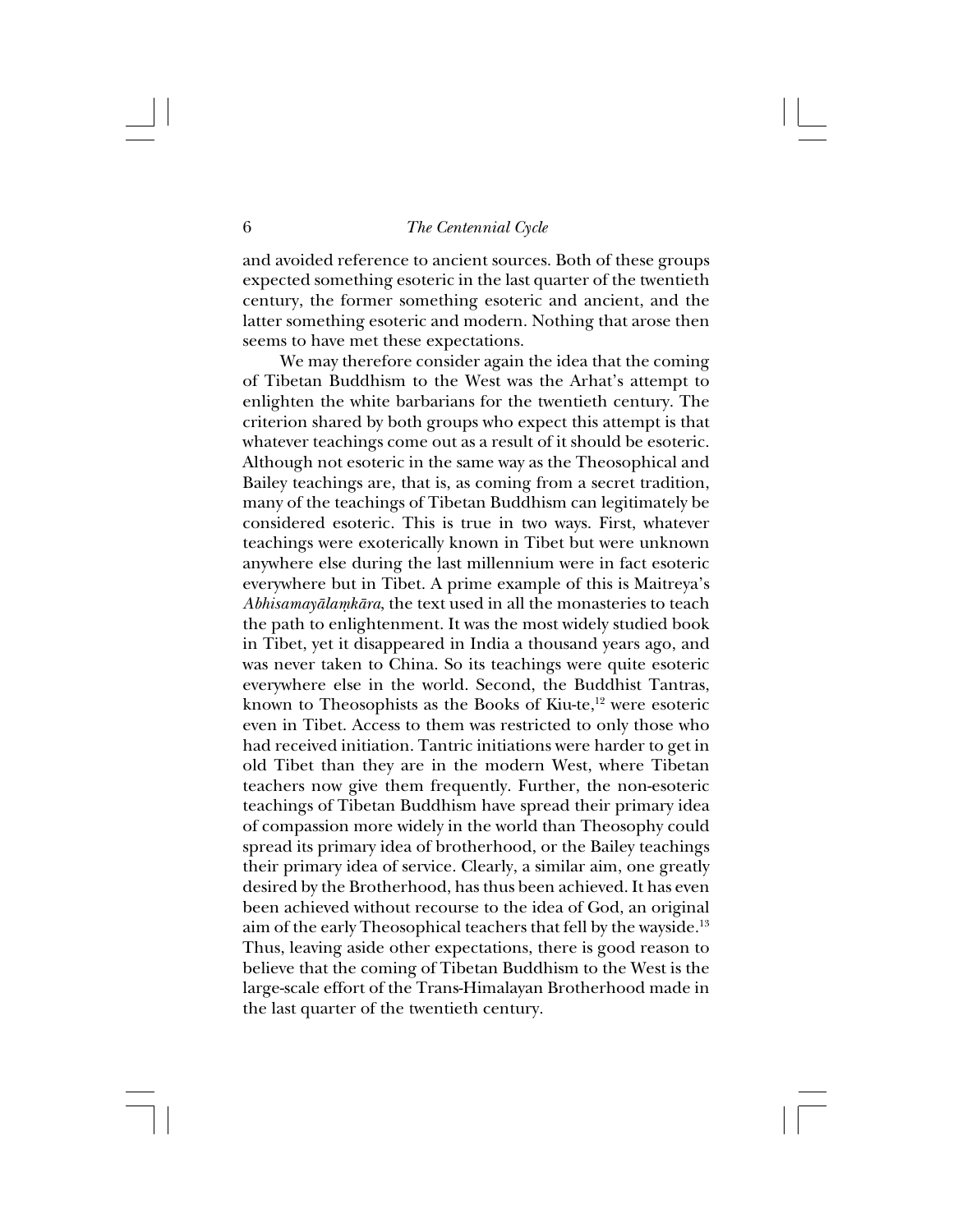Moreover, a direct connection between Blavatsky's own Trans-Himalayan teacher and the coming of Tibetan Buddhism to the West can be traced. Paul Brunton wrote in his notebooks that he met a Mongolian teacher at Angkor Wat who told him of "a secret tradition which has combined and united Hinduism, the religion of many Gods, and Buddhism, the religion without a God," and that "Vedanta and Mahayana are corruptions of this pure doctrine, but of all known systems they come closest to it." The lama further told Brunton that this secret tradition had been handed down in an unbroken line of adepts, who were then centered in Tibet, but they would be leaving Tibet in 1939. Brunton reports the statements of his Mongolian informant: $14$ 

"You ask me if they are the same adepts as those spoken of by H. P. Blavatsky. When she was a girl and fled from her husband, she accidentally met a group of Russian Buddhist Kalmucks who were proceeding by a roundabout route on pilgrimage to the Dalai Lama of Tibet. She joined the caravan as a means of escape from her husband. One of them was an adept. He took care of her and protected her and brought her to Lhasa. She was initiated in due course into the secret tradition. . . . Later, she was introduced to a co-disciple, who eventually became a High Lama and a personal advisor to the Dalai Lama. He was the son of a Mongolian prince, but for public purposes took the name of 'The Thunderbolt'—that is, 'Dorje.' On account of his personal knowledge of and interest in Russia, he gradually altered it to 'Dorjeff.' Before their guru died, he instructed Blavatsky to give a most elementary part of the secret tradition to the Western people, while he instructed Dorjeff to follow her further career with watchful interest. Dorjeff gave her certain advice; she went to America and founded the Theosophical Society. . . . Her society did an enormous service to white people by opening their eyes to Eastern truths. But its real mission is over, hence its present weak condition."

According to this source, Blavatsky and Dorjeff, or Dorzhiev (1854-1938), were co-disciples of the same teacher, or guru, or lama ("lama" is the Tibetan translation of the Sanskrit "guru").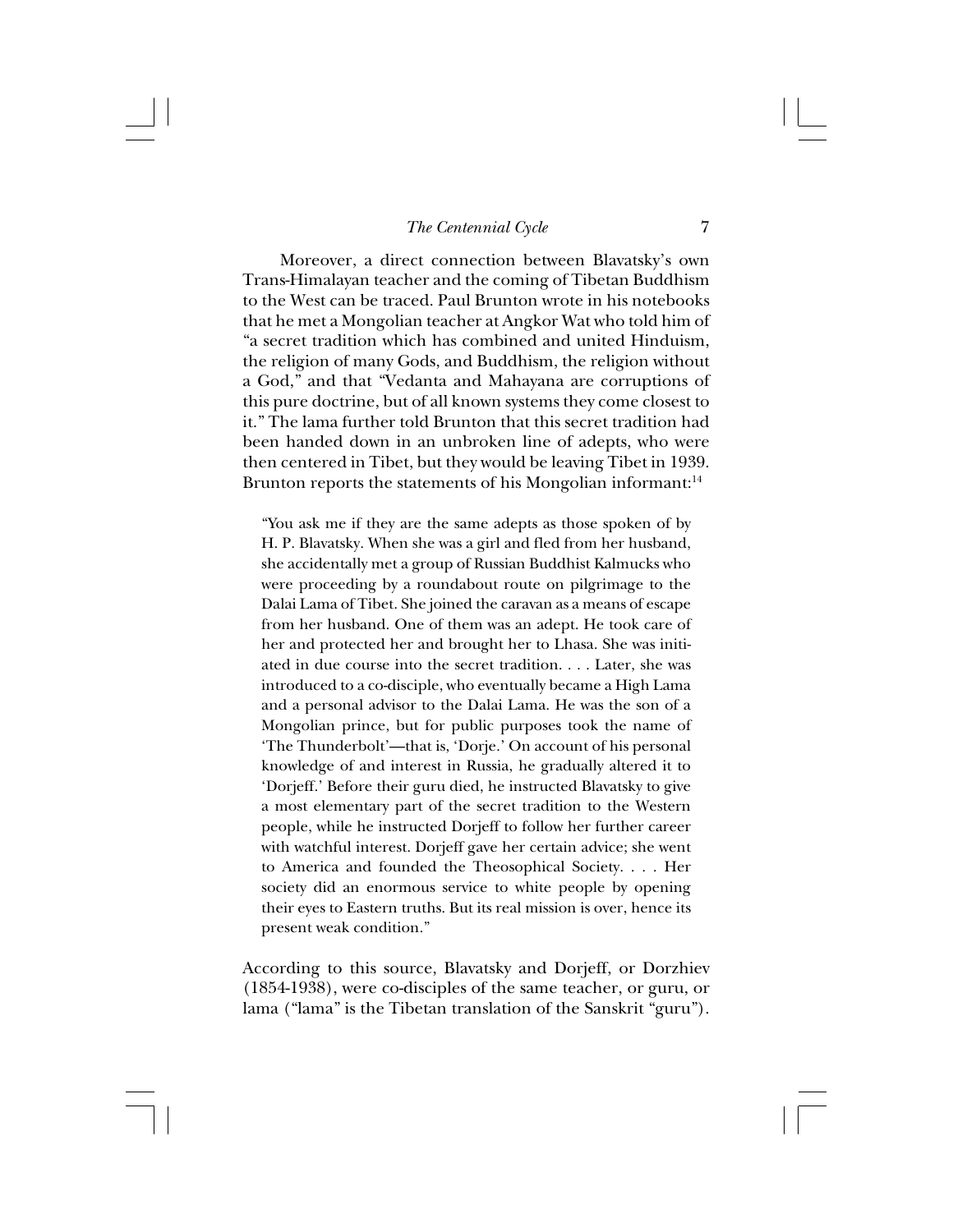One of Dorzhiev's disciples, Geshe Wangyal (1901-1983), was the teacher who first brought Tibetan Buddhism to the West.15 Not only was he the first to bring Tibetan Buddhism to the West, but he also trained the first generation of American professors of Tibetan Buddhism, such as Robert Thurman and Jeffrey Hopkins, who have in turn had hundreds of students widely spreading these teachings in the West.16 So a direct connection can be traced between the coming of Tibetan Buddhism to the West and the teacher of Dorzhiev and Blavatsky.<sup>17</sup> This may be taken as supporting evidence that this was the large-scale effort of the Trans-Himalayan Brotherhood made in the last quarter of the twentieth century.

There remains a question as to why the Trans-Himalayan Brotherhood of Tibet would follow a cycle apparently known only in India. As we have seen, the source work on this cycle is the lost treatise of Vrddha Garga. Vrddha Garga is thought to have written a voluminous work treating not only the cycle of the Seven Rishis, but many other cycles as well. There are many manuscripts of such a work by him found in Indian libraries today, but none of these have yet been published.18 Nor do we yet know how complete or incomplete any of these may prove to be. Blavatsky speaks of a treatise by Vrddha Garga giving the secret attributes of astronomical cycles of the Hindus that is "now the property of a Trans-Himalayan Matha (or temple)."19 Since she is our original source on the centennial attempt made by the Trans-Himalayan Brotherhood, we have equal grounds for accepting her information that they have Vrddha Garga's treatise. So the cycle of the Seven Rishis taught by Vrddha Garga would be known to them, and they have apparently followed it in their efforts now known to us as the centennial cycle.

In summary, there is a one hundred year cycle, known in India as the cycle of the Seven Rishis, that commences with the year 25 of each century as reckoned in the Western calendar, or common era. It is an ancient cycle, taught by Vrddha Garga, and already considered ancient when it was summarized by Varåha Mihira more than 1500 years ago. It is not astronomical, in that the stars of the Great Bear do not have the motion that it attributes to them. The extant Indian sources do not tell us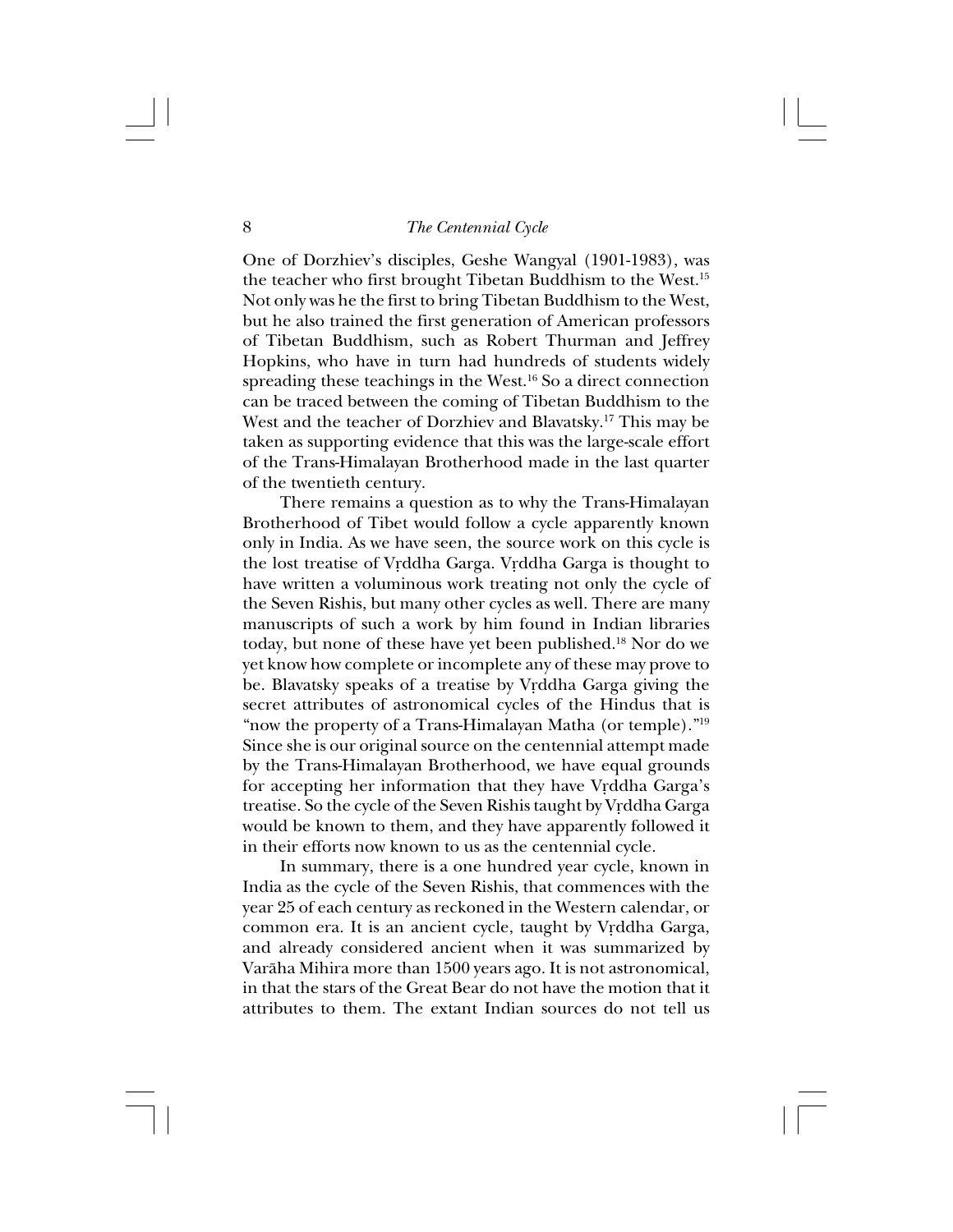what it applies to. But, the effort of the Eastern Brotherhood to enlighten the Western people during the last quarter of each century, spoken of by Blavatsky, would come at the midpoint of this cycle; and the gathering of the council at one hundred year intervals to make decisions on planetary unfoldments, reported by Bailey, would coincide with the starting point of this cycle. This centennial effort is supposed to have been occurring for more than two millenniums now, with failure following failure. The effort in the nineteenth century is said to have been the Theosophical Society. As to the next effort, Blavatsky wrote:<sup>20</sup>

If the present attempt, in the form of our Society, succeeds better than its predecessors have done, then it will be in existence as an organized, living and healthy body when the time comes for the effort of the XXth century.

Although the Theosophical Society certainly was in existence as an organized body in 1975, so that it was more successful than any previous effort, it had just as certainly lost the influence in the world it earlier had, and few outside observers would regard it as a living and healthy body at that time. So it is unlikely to have been chosen as the vehicle for the next effort; and indeed, there is no evidence that it was so employed. Rather, the most obvious spiritual movement that occurred in the last quarter of the twentieth century was the coming of Tibetan Buddhism to the West. The Dalai Lama has become, second only to the Pope, the most visible spiritual leader in the world in this brief span of years.21 The world has not seen anything like this movement for a very long time, not since the coming of Buddhism to Tibet a millennium ago. It seems, then, that the centennial effort of the Brotherhood, following the cycle of the Seven Rishis, has in fact occurred for the twentieth century, even though most of those who expected it have not recognized it.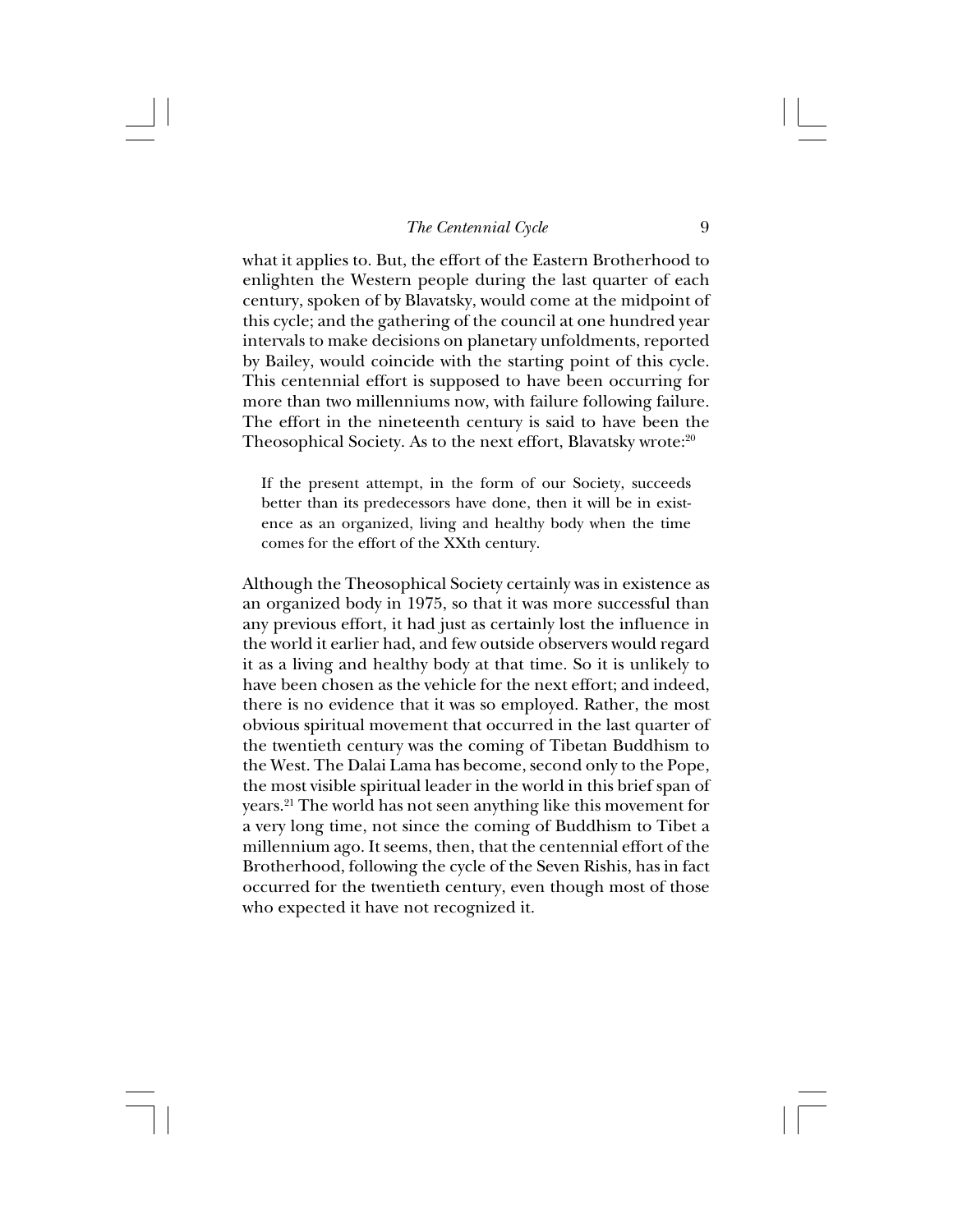## Notes

1. *The Key to Theosophy*, by H. P. Blavatsky, 1889; reprint, Pasadena: Theosophical University Press, 1972, pp. 306-307; see also, "Esoteric Section of the Theosophical Society, Preliminary Memorandum," published in *The Original Programme of the Theosophical Society and Preliminary Memorandum of the Esoteric Section*, by H. P. Blavatsky, Adyar: Theosophical Publishing House, 1931; reprint 1966, pp. 70-71; and in *H. P. Blavatsky Collected Writings,* vol. 12, Wheaton: Theosophical Publishing House, 1980, pp. 491-492. Some of the material in the present article was previously published in my letter to the editor of *The Canadian Theosophist*, vol. 75, no. 5, Nov.-Dec. 1994, pp. 117-119.

2. "The Centennial Cycle," by Dr. Roberto Fantechi, translated by Mrs. Ida Schneider from *Alba Spirituale*, August 1963, and published in *The Canadian Theosophist*, vol. 44, no. 6, Jan.-Feb. 1964, pp. 126 ff.; reprinted in vol. 75, no. 2, May-June 1994, pp. 26-30.

3. *Traditions of the Seven ‰ßis*, by John E. Mitchiner, Delhi: Motilal Banarsidass, 1982, p. 148.

4. "Tsong-kha-pa.—Lohans in China," *The Secret Doctrine*, by H. P. Blavatsky, 3rd ed., vol. 3, London: Theosophical Publishing Society, 1897, p. 412; 5th ed., vol. 5, Adyar: Theosophical Publishing House, 1962, p. 396; *H. P. Blavatsky Collected Writings*, vol. 14, Wheaton: Theosophical Publishing House, 1985, p. 431.

5. This eleven verse summary forms chapter 13 of the *Brhat Samhitā* by Varåha Mihira, and Bha††otpala's commentary thereon cites eight and a half verses on this cycle from Vrddha Garga. The *Brhat Samhitā* is generally thought to have been written about 500 C.E. The Sanskrit edition used by me, including the commentary of Bha††otpala, is *B®ihat Saµhitå*, edited by AvadhaVihårî Tripå†hî, 2 vols., Varanasi, 1968; Sarasvatî Bhavan Granthamålå, vol. 97, where this chapter is found in vol. 1, pp. 254-258. This chapter, without the commentary, was first translated into English by H. Kern in *Journal of the Royal Asiatic Society*, 1871, pp. 79-81, as part of his unfinished translation of the *Brhat Samhitā*. The first complete English translation of this book was done by a Theosophist, N. Chidambaram Iyer, under the title, *Brihat Samhita of Varaha Mihira*, published in two parts, Madura, 1884, and Madras, 1885, where this chapter occurs in part I, pp. 80-82. This book was again translated into English by V. Subrahmanya Sastri and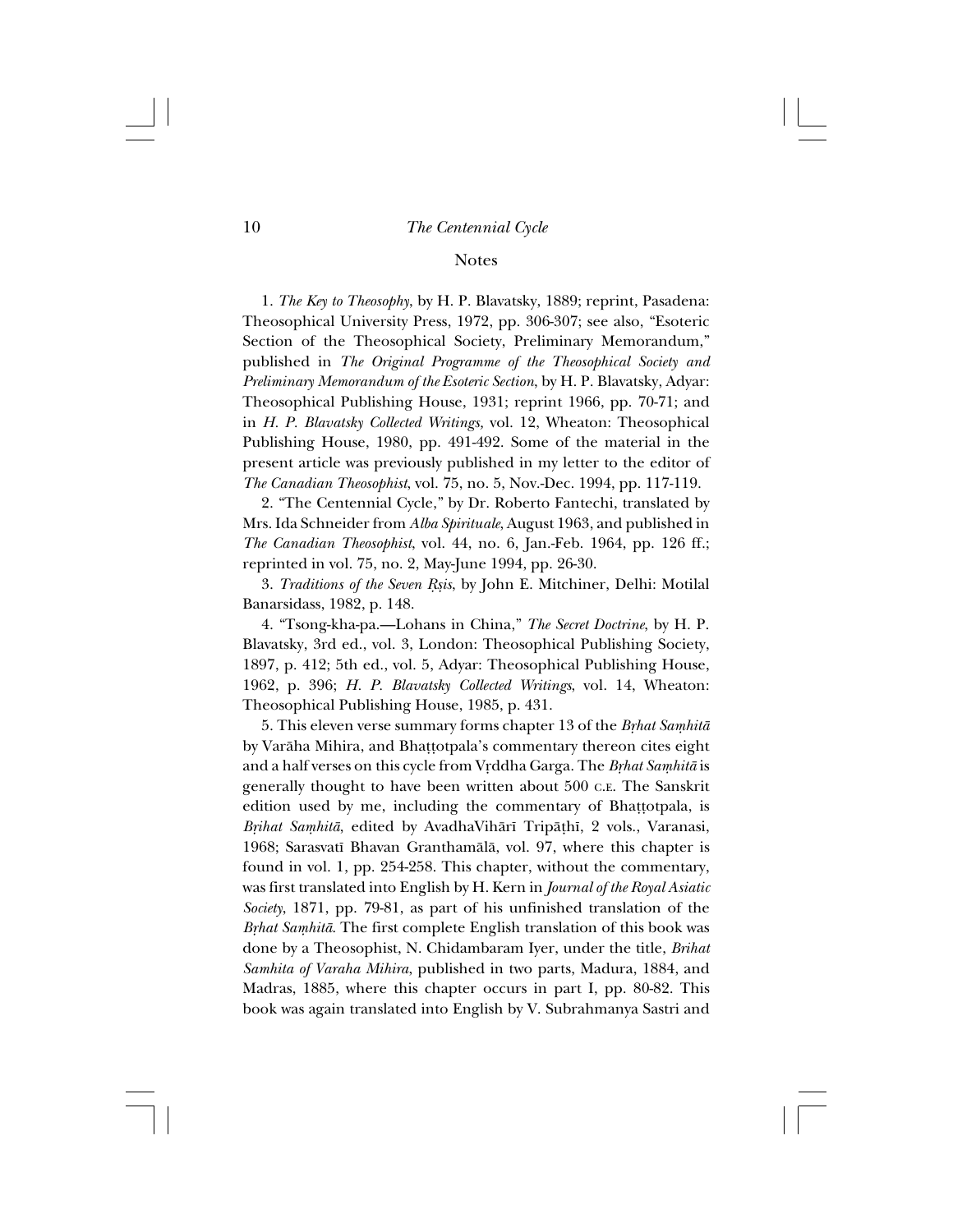M. Ramakrishna Bhat, and published as *Varahamihira's Brihat Samhita*, in 2 parts, Bangalore, 1947, with a new edition published in 1981 by Motilal Banarsidass, Delhi, under the name of M. Ramakrishna Bhat only. In the 1947 edition, chapter 13 occurs in part 1, pp. 155-158; in the 1981 edition it occurs in vol. 1, pp. 161-164. Bha††otpala's commentary has not yet been translated.

6. *The Rays and The Initiations*, being vol. 5 of *A Treatise on the Seven Rays*, by Alice A. Bailey, New York: Lucis Publishing Company, 1960, p. 207. See also her book, *Discipleship in the New Age*, vol. 2, New York: Lucis Publishing Company, 1955, p. 318:

Occasionally (usually once in a century after Their Conclave at the close of the first quarter) there is the imparting of a more advanced body of teaching. This teaching will only be recognised by a few of the foremost disciples in the world; it will, however, prove to be the ordinary form of occult teaching during the next developing cycle. It is this type of work which I have been endeavouring to do with the aid of A.A.B.

On the Sambhala connection to a one hundred year cycle, the Kālacakra texts state that the kings of Śambhala each reign for exactly one hundred years. I have called attention to this parallel to the cycle of the Seven Rishis in my booklet, *The Lost Kålacakra Müla Tantra on the Kings of ˛ambhala*, Talent, Oregon: Eastern School Press, 1986, p. 9. A reference given there on p. 3 from Helmut Hoffmann's *The Religions of Tibet*, New York: Macmillan Company, 1961, p. 125, is pertinent here:

According to tradition, Sucandra was the first of a line of seven 'Priest-Kings' of Shambhala, who were succeeded by a line of twenty-five rulers known as 'Kulika' or 'Kalki', each of whom reigned for one hundred years. The neatness of this arrangement makes it quite clear that behind the formality of these figures there must be some definite astrological symbolism which we are not yet in a position to unravel.

However, these reigns are generally thought to begin in the year 27 of each century as reckoned in the Western calendar, or common era. I cannot explain this two-year discrepancy.

7. This paragraph with its two quotations is based on Nicholas Weeks' letter in response to Roberto Fantechi's article referred to above (note 2). See note 9 below. This quotation is from, "The Cycle Moveth," *H. P. Blavatsky Collected Writings*, vol. 12, p. 120.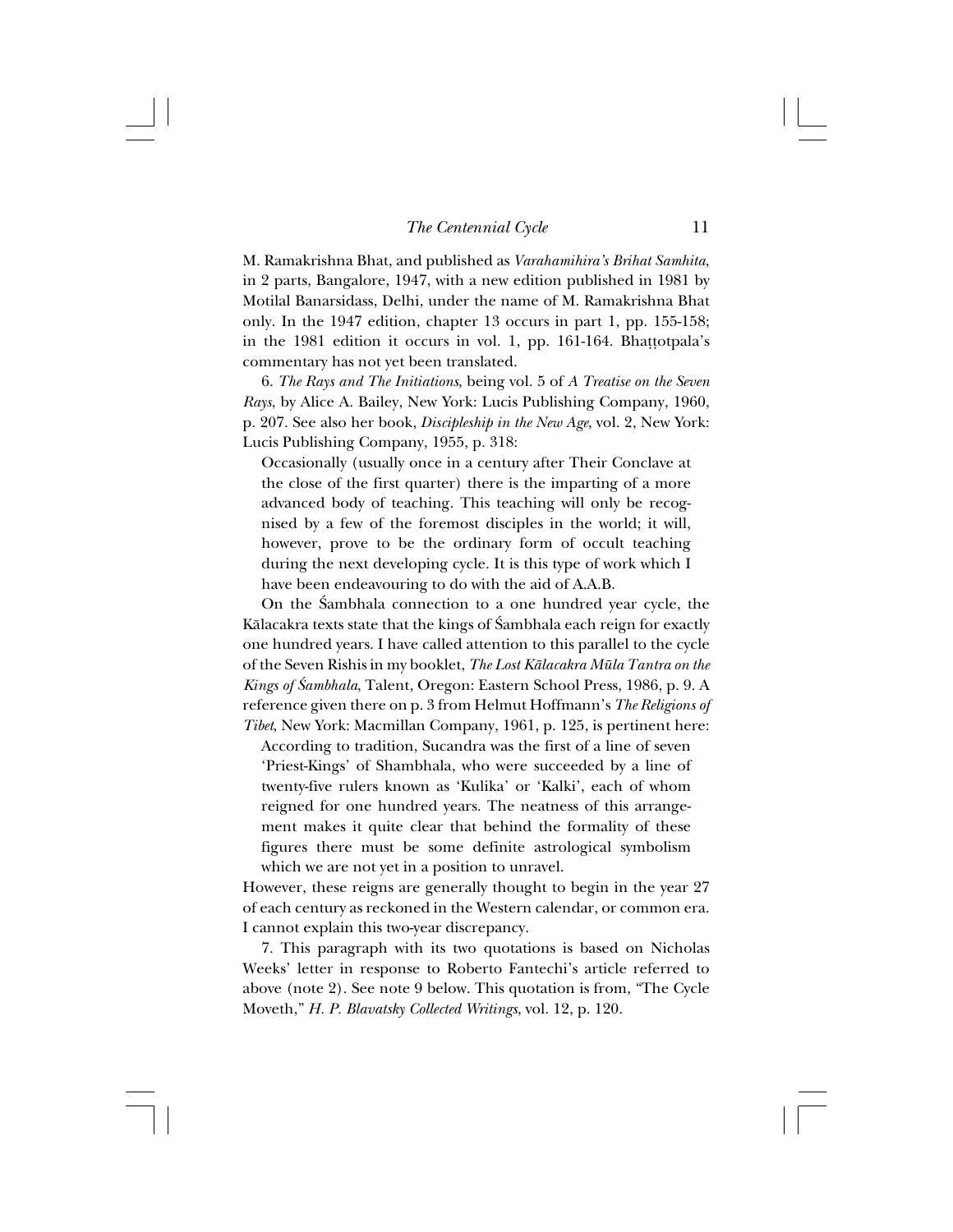8. "The Last of the Mysteries in Europe," *The Secret Doctrine*, 3rd ed., vol. 3, pp. 298-299; 5th ed., vol. 5, pp. 294-295; *H. P. Blavatsky Collected Writings*, vol. 14, pp. 294-295.

9. Letter to the editor by Nicholas Weeks, *The Canadian Theosophist*, vol. 75, no. 5, Nov.-Dec. 1994, pp. 119-120.

10. *The Secret Doctrine*, 3rd ed., vol. 3, pp. 412-413; 5th ed., vol. 5, p. 396; *H. P. Blavatsky Collected Writings*, vol. 14, p. 431. This prophecy was first reported in "Tibetan Teachings," published in *Lucifer*, vol. 15, 1894, pp. 9-17, 97-104; reprinted in *H. P. Blavatsky Collected Writings*, vol. 6, 1954; 2nd ed., Wheaton: Theosophical Publishing House, 1975, pp. 94-113, where it occurs on p. 105.

11. *A Treatise on Cosmic Fire*, by Alice A. Bailey, New York: Lucis Publishing Company, 1925, p. 753. See also p. 456, and especially pp. 1036-1039, where the well-known hundred year cycle is placed in perspective against several other unknown cycles. Nonetheless, she there says, "the work it initiates is endorsed by the Lodge as a whole, for it is part of the force emanation of the planetary Logos."

12. "Kiu-te" is an early transcription of the Tibetan term, *rgyud sde*, i.e., the Tibetan Buddhist Tantras, used in Horace della Penna's 1730 "Brief Account of the Kingdom of Tibet" (published as an appendix in Clements R. Markham's *Narratives of the Mission of George Bogle to Tibet, and of the Journey of Thomas Manning to Lhasa*, London: Trübner and Co., 1876), and adopted in Theosophical writings; e.g., "The Secret Books of 'Lam-Rim' and Dzyan," *The Secret Doctrine*, 3rd ed., vol. 3, pp. 405-406; 5th ed., vol. 5, pp. 389-390; *H. P. Blavatsky Collected Writings*, vol. 14, pp. 422-424. See: *The Books of Kiu-te, or the Tibetan Buddhist Tantras: A Preliminary Analysis*, by David Reigle, San Diego: Wizards Bookshelf, 1983.

13. See: "God's Arrival in India," by David Reigle, *Fohat*, vol. 7, no. 1, Spring 2003, pp. 6-11, and no. 2, Summer 2003, pp. 35-39, 46-47; also available on the internet at: www.easterntradition.org

14. *The Notebooks of Paul Brunton, vol. 10, The Orient: Its Legacy to the West*, Burdett, New York: Larson Publications, 1987, chap. 4, section 7, "The Secret Doctrine of the Khmers," p. 201. This material was first brought to the attention of readers of *Theosophical History* by Joscelyn Godwin in, "H.P.B., Dorjeff, and the Mongolian Connection," vol. 2, no. 7, July 1988, pp. 253-260. On Dorzhiev's life, now see: *Buddhism in Russia, The Story of Agvan Dorzhiev, Lhasa's Emissary to the Tsar*, by John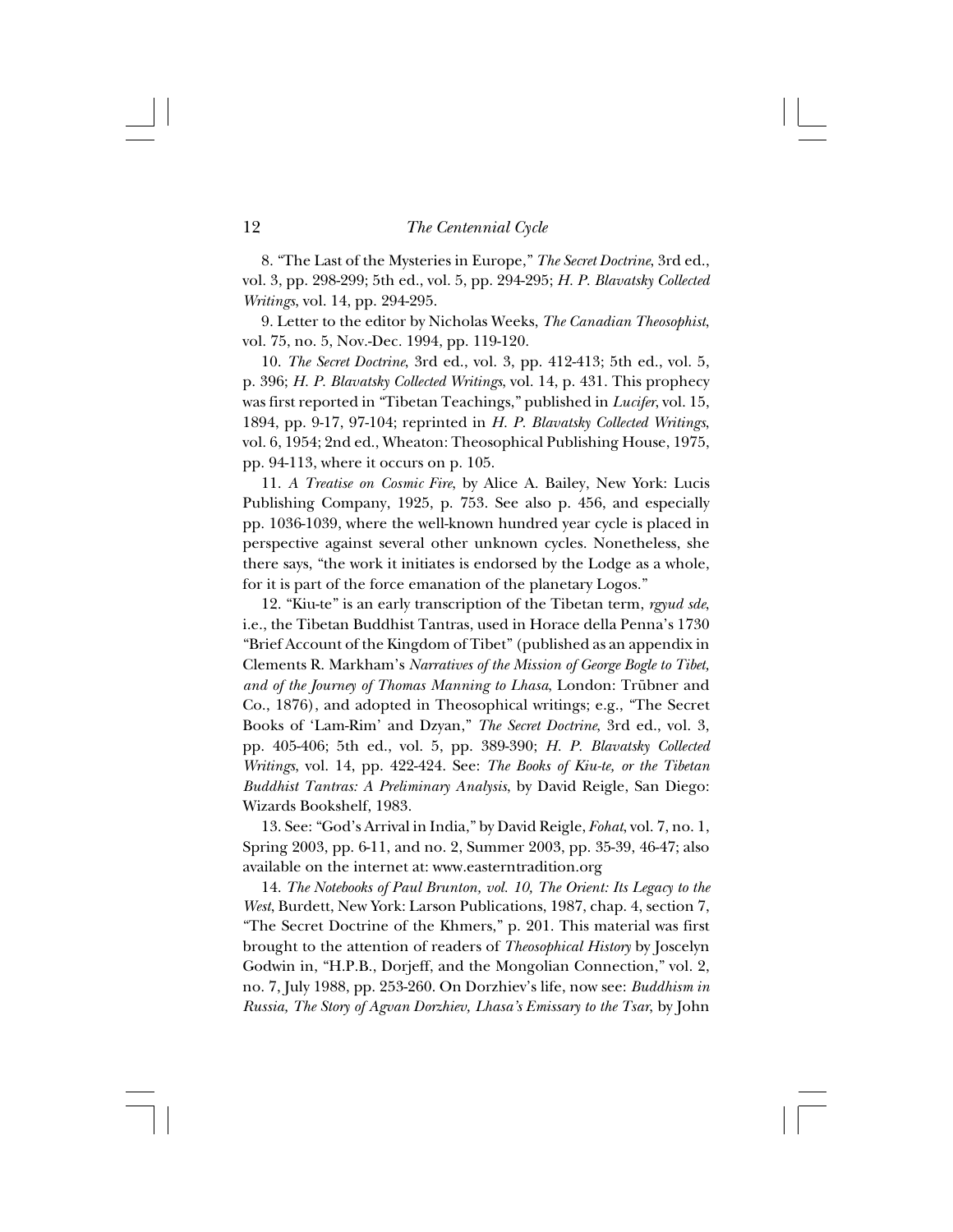Snelling, Shaftesbury: Element Books, 1993. In the quotation cited by me, the material from where the second ellipsis stands is relevant to another question, that of the identity of Blavatsky's adept teacher. It is as follows:

Her guru had forbidden her to give out his name. Moreover, she knew much more of the teachings than she revealed. But she was always fearful of saying too much, so she constantly created what she called 'blinds' and wrapped her truthful secrets in imaginary clothes. I may say no more. However, the poor woman was unjustly maligned by her enemies. Her sole desire was to help humanity. They could never understand her peculiar character nor her Oriental methods.

15. Geshe Wangyal's American student Joshua Cutler writes about him in the preface to the 1995 edition (Boston: Wisdom Publications) of his 1973 book, *The Door of Liberation: Essential Teachings of the Tibetan Buddhist Tradition*, pp. xv-xvi:

Geshe-la . . . was swept up quickly by the great lama, Agvan Dorzhiev. Although Lama Dorzhiev was a Buryat Mongolian from the Siberian region of Russia called Buryatia, he was very devoted to the Kalmyks. From time to time throughout his life he would visit Kalmykia to teach and promote the religion. Lama Dorzhiev had established there two monastic colleges for the study of Buddhist philosophy, known by the Kalmyks as the *chö-ra* (*chos grva*), a Tibetan term meaning "religious institution." Hearing of Geshe-la's great abilities, he conscripted him into one of these chö-ra. Lama Dorzhiev was a man of such immense presence and reputation that there was no question of Geshela's considering whether he would go or not. In awe, he went.

Thus started a teacher-student relationship that shaped the rest of Geshe-la's life. Lama Dorzhiev became his root lama, giving him all the principal vows and initiations. He was such a strong role model that when Geshe-la came to America in 1955, he too worked to establish a center for learning amongst the Kalmyks, a group of whom had emigrated from the European refugee camps after the Second World War and settled in central New Jersey.

Geshe Wangyal founded the Lamaist Buddhist Monastery of America in 1958. Joshua Cutler informs us about his work here, p. xxvi: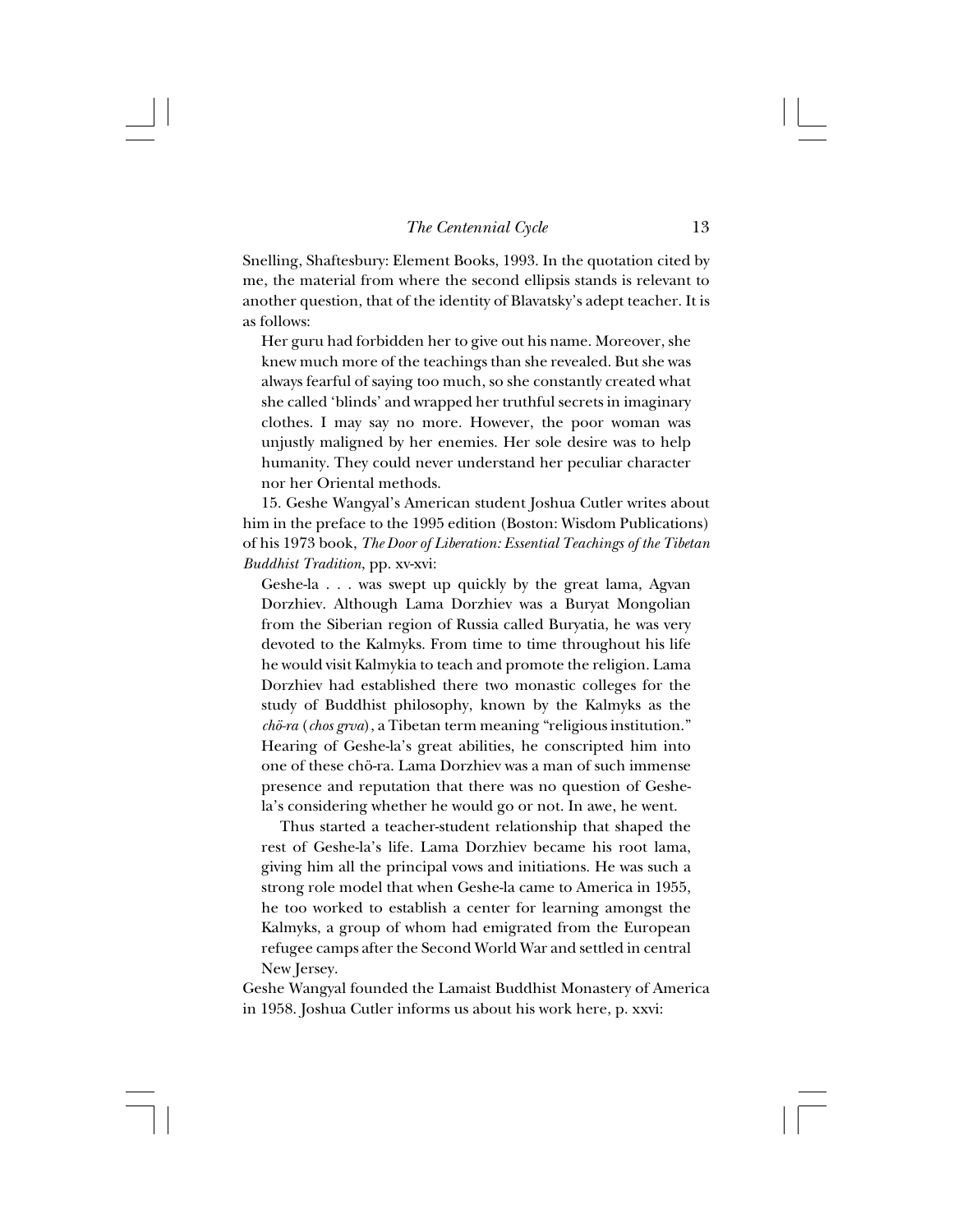Although he intended to teach the young Kalmyks, Geshe-la was open to anyone who wanted to learn about the teachings that he so cherished. Soon he was teaching many more new Buddhists from America than new immigrants from Kalmykia. . . . These teachings were delivered with great devotion, some understanding of which is conveyed in the stories I have told. That devotion and Geshe-la's strong character inspired his students to transform their lives through the practice of the teachings and also to do what they could to assist Tibet and its teachings. Many of these students are now teaching in universities and colleges throughout the country.

16. Robert Thurman is Jey Tsong Khapa Professor of Indo-Tibetan Buddhist Studies at Columbia University. In 1984 was published his translation of what is regarded by Gelugpa tradition as Tsong-kha-pa's highest, and therefore most difficult, philosophical work. It is called *Tsong Khapa's Speech of Gold in the Essence of True Eloquence* (Princeton: Princeton University Press, 1984). It is dedicated to Geshe Wangyal. Thurman writes about him in the preface, pp. xiv, xvi-xvii:

The late Venerable Geshe Wangyal first urged me to translate this book. He himself had memorized it during his "graduate studies" at Drepung Monastic University near Lhasa. . . . By the workings of *karma* or history, he eventually migrated to New Jersey, where I met him and studied with him at the first Lamaist Buddhist Monastery of America. Seven years later, he started me off on the *Essence of True Eloquence*. . . .

I must end where I began, with a special homage to the late Venerable Geshe Wangyal, as this work has only been possible because of his infinite kindness and consummate skill as a teacher. He led me into the heart of the Tibetan language and gave me the keys to this *Essence of True Eloquence*. A simple, unassuming man, he preferred to tend the flowers in his garden in the gentle hills near the Delaware, shunning a highly merited acclaim in the forums of philosophy in Tibet, India, or America. But he was the most profound philosophical genius I have encountered, from the little bit I was able to recognize.

Jeffrey Hopkins is Professor of Tibetan and Buddhist Studies at the University of Virginia. He "has done more than anyone else to present Buddhism according to the Tibetan Gelukba tradition to a Western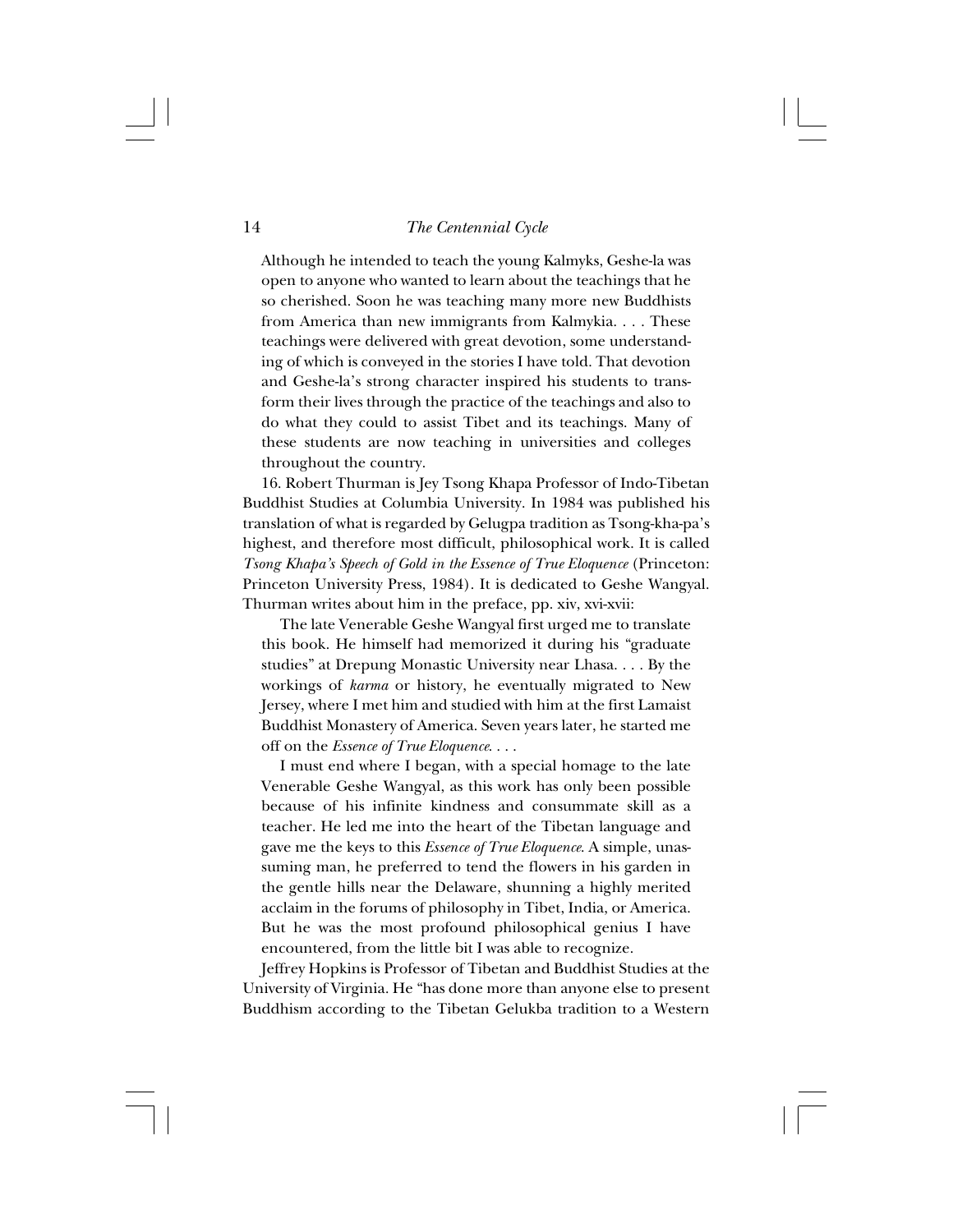audience" (Daniel Cozort and Craig Preston). This was done through the many translations of Tibetan texts that he and students of the program he founded there published. He studied with Geshe Wangyal from 1963-1968, learning Tibetan Buddhism and Tibetan language from him before going on to get his Ph.D. in 1973. For his thesis he translated part of a monastic textbook used at the college in Tibet where Geshe Wangyal had studied. This was later published as *Meditation on Emptiness*, London: Wisdom Publications, 1983 (see his Introduction, p. 12). His full translation of this textbook was published as *Maps of the Profound*, Ithaca: Snow Lion Publications, 2003.

After Geshe Wangyal's death in 1983, Joshua Cutler has continued his work at the Lamaist Buddhist Monastery of America, now called the Tibetan Buddhist Learning Center. In the early 1990s a team of fourteen scholars under Cutler's direction undertook the translation of what is widely considered to be Tsong-kha-pa's greatest and most influential work, the *Lamrim Chenmo*. This has now been published as *The Great Treatise on the Stages of the Path to Enlightenment*, 3 vols., Ithaca: Snow Lion Publications, 2000-2004.

17. It is also noteworthy that Dorzhiev, with considerable difficulty, established a Buddhist temple in Russia's then capital in 1915. See: "Agwan Dorjiev and the Buddhist Temple in Petrograd," by Alexandr Andreev, *Chö Yang: The Voice of Tibetan Religion and Culture*, [no. 4], 1991, pp. 214-222. According to Andreev, note 1, p. 222, "It is a common belief of Buddhists in the city that Kalachakra was the chief deity of the Temple although no evidence of it has been found so far in the written sources."

Further, it was in connection with the construction work on this temple that Nicholas Roerich met Dorzhiev, and first learned of the Shambhala prophecy (part of the Kalachakra teachings) that was to inspire Roerich's work for the rest of his life. He writes in his book, *Himalayas: Abode of Light*, Bombay: Nalanda Publications, and London: David Marlowe Ltd., 1947, p. 110:

It was during the construction of a Buddhist temple in the Russian capital that I first heard of Shambhala. Being a member of the committee, I met with a very learned Buriat lama who was the first to pronounce the name of Chang Shambhala. It will be known one day why this name pronounced under such circumstances had a great significance.